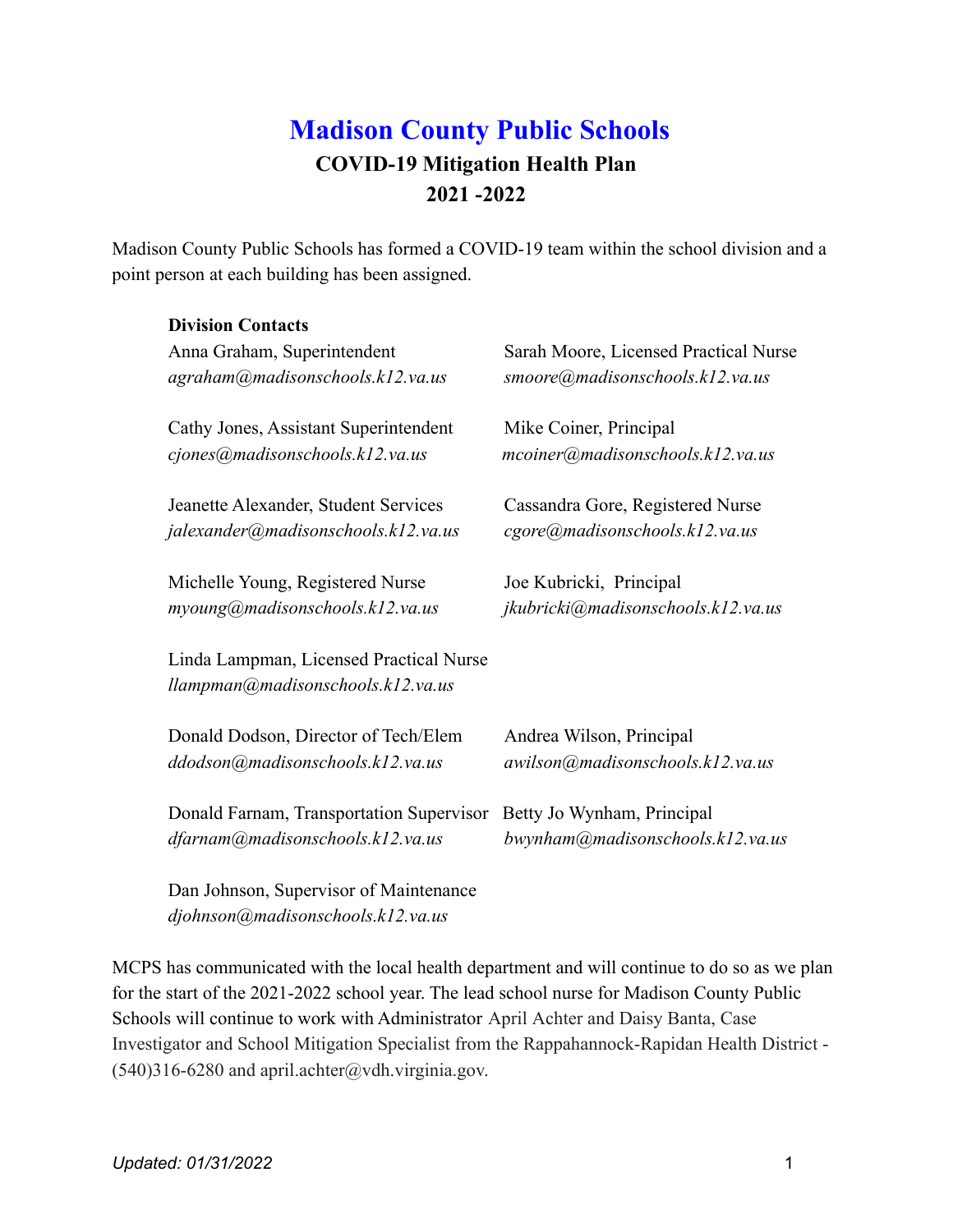### **School Operational Decisions**

Per CDC guidance, "Because of the importance of in-person learning, schools should implement physical distancing to the extent possible within their structures but should not exclude students from in-person learning to keep a minimum distance requirement." Therefore, MCPS will either operate 5 days per week for in-person instruction for all students OR conditions may warrant a TEMPORARY move to virtual instruction.

- 1. Evaluate the level of community disease transmission
	- Total new cases per 100,000 persons in the past 7 days
	- Percentage of NAATs\* that are positive in the past 7 days

| <b>Indicator</b>                                             | <b>Low Transmission</b> |           | <b>Moderate Transmission   Substantial Transmission</b> | <b>High Transmission</b> |
|--------------------------------------------------------------|-------------------------|-----------|---------------------------------------------------------|--------------------------|
| Total new cases per 100,000<br>persons in the past 7 days    | $0 - 9$                 | $10-49$   | 50-99                                                   | $>+100$                  |
| Percentage of NAATs* that are<br>positive in the past 7 days | $< 5.0\%$               | 5.0%-7.9% | 8.0%-9.9%                                               | $> -10.0\%$              |

\*NAAT: The former indicators called for use of RT-PCR (reverse transcriptase polymerase chain reaction) diagnostic tests, while the new thresholds for community transmission recommend using nucleic acid amplification tests (NAATs). (Note: This is an update in terminology. RT-PCR is a type of diagnostic test that tests for nucleic acid amplification).

- Review weekly to inform planning.
- If the two indicators are at different levels, use the indicator with a higher value.
- Determine the level of community transmission.
- Work in collaboration with the local health department on whether schools should temporarily move to virtual instruction.
- 2. Understand community level vaccination coverage
	- <https://www.vdh.virginia.gov/coronavirus/covid-19-vaccine-summary/>
	- VDOE/VDH guidance suggests "Since some prevention strategies may vary based on COVID-19 vaccination status, school officials may want to also understand the vaccination coverage at the school level but should only do so in consultation with local school board attorneys."
- 3. Consider the level of impact to a school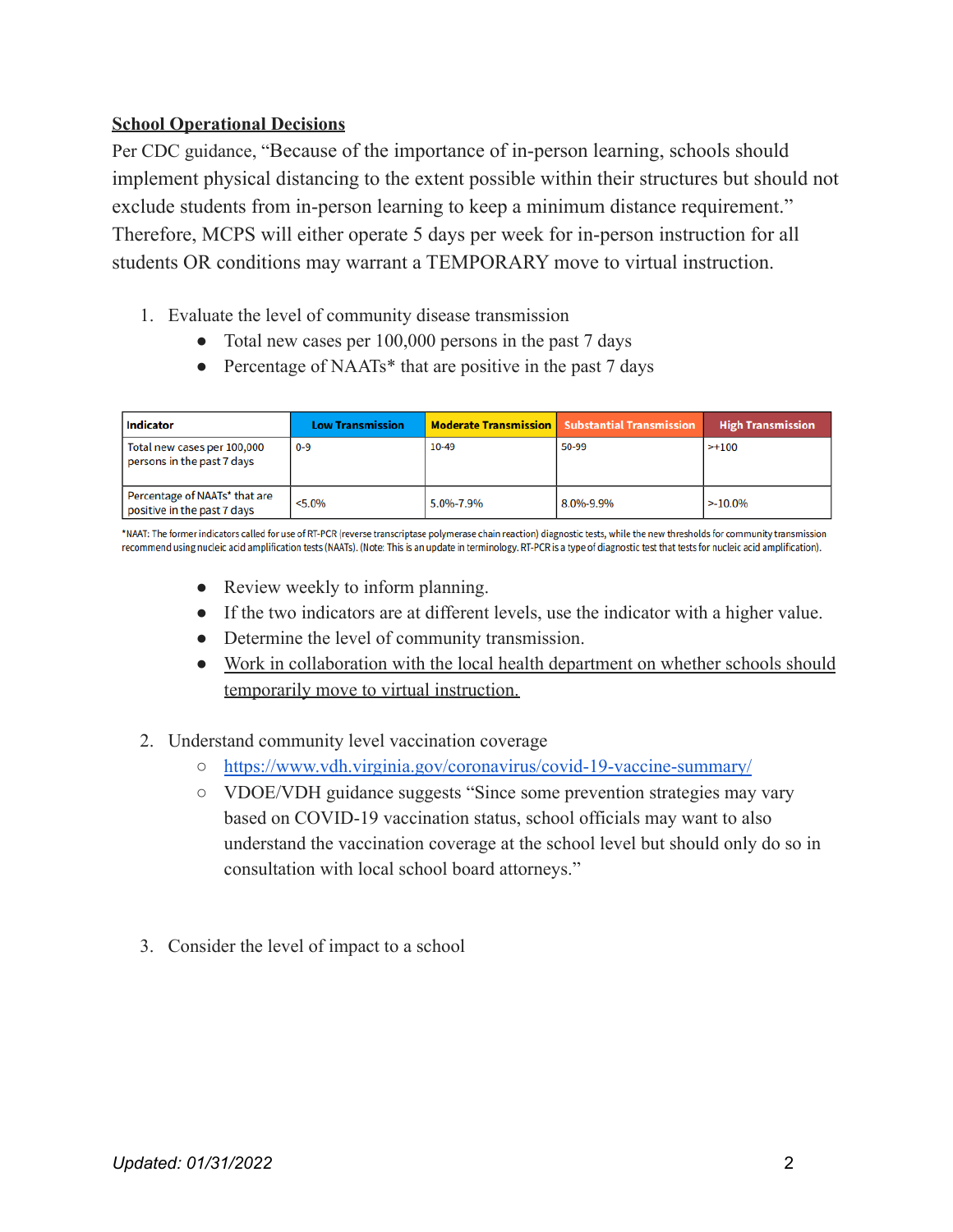| <b>Criteria to consider</b>           | Level of School Impact*                                                   |                                                                                                                     |                                                                                                                                                                                       |  |
|---------------------------------------|---------------------------------------------------------------------------|---------------------------------------------------------------------------------------------------------------------|---------------------------------------------------------------------------------------------------------------------------------------------------------------------------------------|--|
|                                       | Low                                                                       | <b>Medium</b>                                                                                                       | <b>High</b>                                                                                                                                                                           |  |
| <b>Transmission</b><br>within school  | Zero or sporadic cases with<br>no evidence of transmis-<br>sion in school | Two outbreaks within a short<br>time period or sporadic<br>outbreaks in school. Size of<br>outbreaks remains small. | Several outbreaks in school within short time<br>period; size of outbreaks is large or scope of<br>outbreaks is significant (e.g multiple classrooms<br>or grade levels are impacted. |  |
| Student absenteeism   At baseline/Low |                                                                           | Slightly above baseline                                                                                             | <b>High</b>                                                                                                                                                                           |  |
| Staff Capacity**                      | <b>Normal</b>                                                             | <b>Strained</b>                                                                                                     | Critical                                                                                                                                                                              |  |

\*Level of impact to school can only be assessed for those schools that have opened to in-person instruction. Schools should collaborate with local health departments on contact investigations. Depending on the level of COVID-19 transmission in the school and outbreak status, public health may recommend adjustment to prevention strategies. If a school is conducting a COVID-19 testing program, screening testing data can also be helpful.

\*\*This subjective assessment should factor in a school's ability to maintain adequate staff for facility operations, transportation, teaching, and administrative functions. It should include input from teachers/staff regarding their availability to provide in-person instruction.

- To inform these decisions, school officials should consider:
	- i. the number of outbreaks experienced and their proximity in time to each other;
	- ii. the size of any outbreak(s) (number of cases and close contacts identified);
	- iii. the level of spread within the school (e.g., whether cases are confined to a particular classroom or grade level);
	- iv. the level of student and/or staff absenteeism due to illness or necessary isolation/quarantine and the staff capacity
- MCPS Baseline Determinations for Student Absenteeism
	- i. Low: Less than 5%
	- ii. Medium: 6-10%
	- iii. High: More than 10%
- 4. Understand community and school capacity and needs
	- Decisions will be based on Madison County data.
	- $\circ$  The majority of our community (69%) prefer masks to be optional which should be taken into consideration once CDC guidelines change.
	- School officials will continue to work with special populations such as English learners, students who need special education or mental health services, or students who may not have reliable internet access at home if a school needs to temporarily convert to virtual learning or if individual students need to temporarily convert to virtual learning during necessary quarantine periods.
- 5. Determine and implement a layered approach with **multiple prevention strategies**.
	- MCPS will use the VDH/CDC Nine Key Prevention Strategies.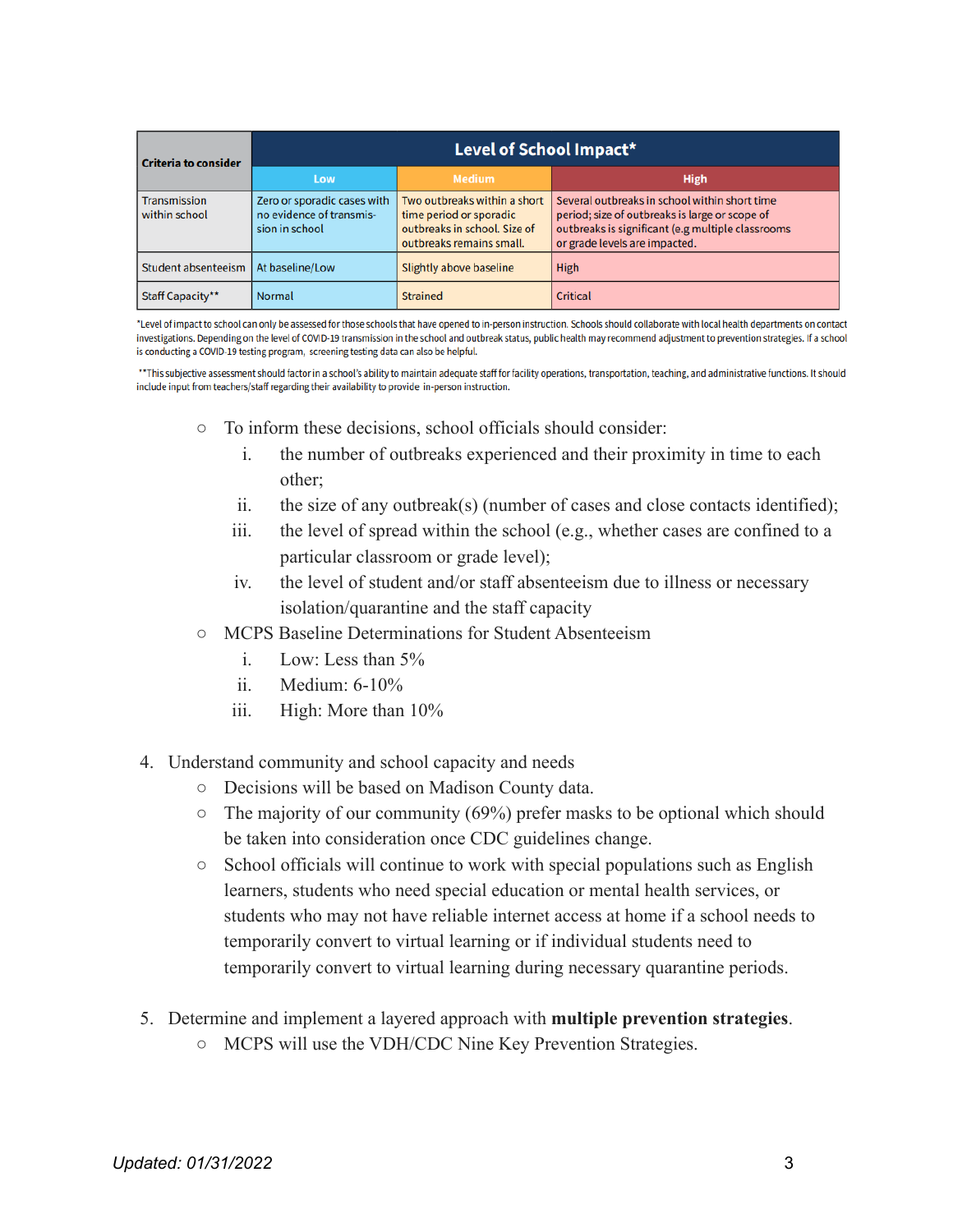#### **Promoting behaviors that reduce the spread of COVID-19**

MCPS will follow the VDH/VDOE 9 key prevention strategies:

- 1. Promoting vaccination
- 2. Recommended consistent and correct use of masks
- 3. Physical distancing
- 4. Screening testing
- 5. Ventilation
- 6. Handwashing and respiratory etiquette
- 7. Cleaning and maintaining healthy facilities
- 8. Staying home when sick and getting tested
- 9. Contact tracing in combination with isolation and quarantine.

#### **1. Promoting Vaccination**

According to the CDC and VDH, vaccinations are an effective prevention strategy to end the COVID-19 pandemic. MCPS partnered with Madison County local government to offer vaccination clinics for students and staff during the summer of 2021.

● Those interested in getting vaccinated can check with their healthcare provider or find a location to get their free COVID-19 vaccine at vaccinate.virginia.gov/

#### **2. Recommended Consistent and Correct Use of Masks\***

During the regularly scheduled January 13, 2022, school board meeting, the Board approved the "**Interim Madison County School Board COVID 19 Mitigation Exception."** The exception states, "*During this time of transition with a new state administration and a new Madison County school board starting, the Madison County School Board believes it is appropriate to prepare to update our COVID-19 Mitigation Policies. We expect significant changes to state guidance and regulations in the coming weeks and we acknowledge the need to understand those changes before making wholesale changes to our policies in terms of quarantine periods, contact tracing, and testing.*

*However, the board also acknowledges the need to immediately recognize parental authority and the individual liberties of division staff and teachers. Therefore, the school board authorizes an exception to the current policy; this option allows all Madison County students' parents, teachers, and staff to request and automatically receive an individual exception to the current policy requiring masks while indoors on school property. This exception is granted immediately upon the student carrying a simple typed or hand-written letter with them to school. This letter must state that the named student is authorized an exception to the current school mask mandate*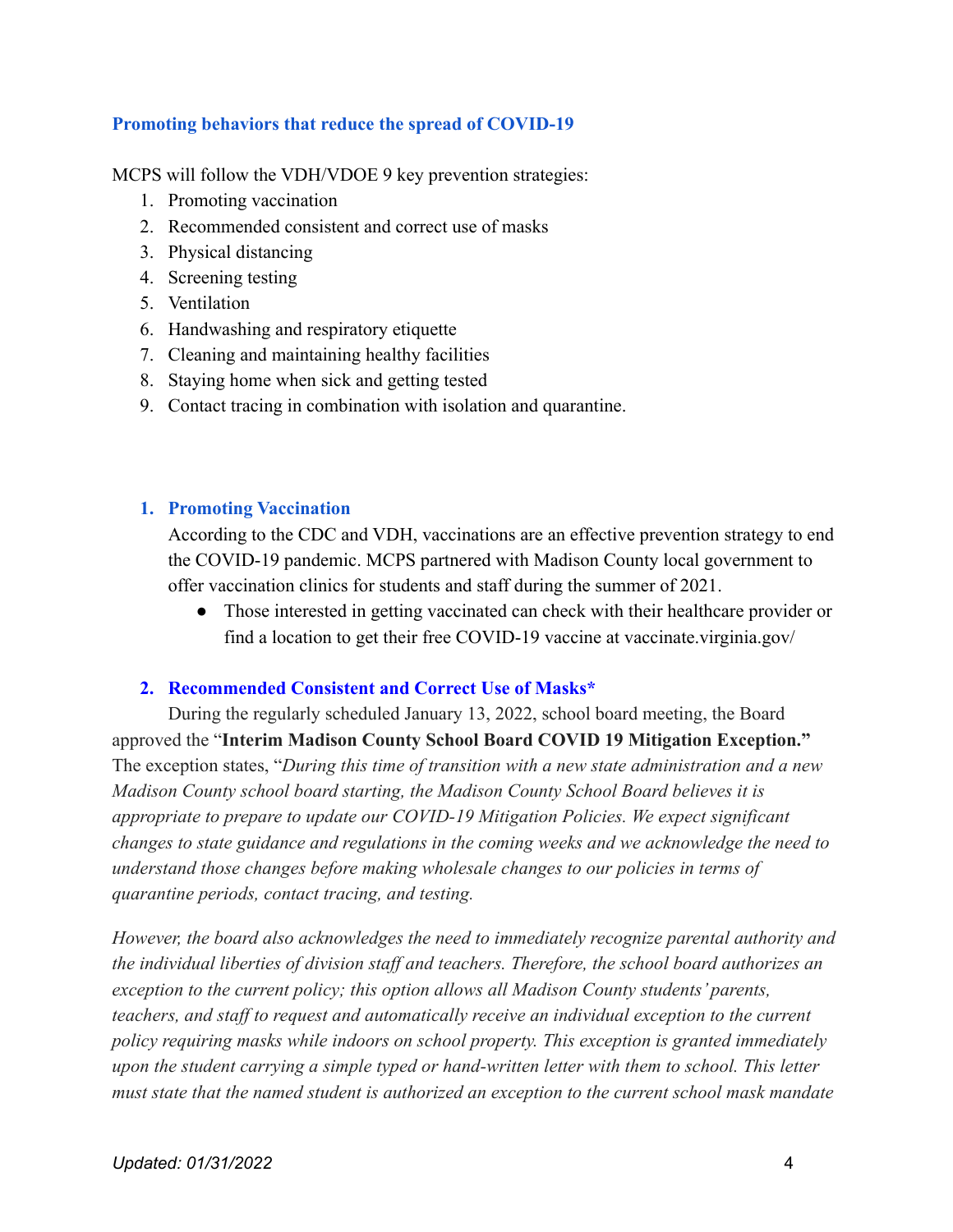*and must be signed by a parent or authorized guardian. These exceptions do not need to be approved by any school official. Parents should include a phone number or email so staff can confirm parental intent if there is a concern by the school principal that the request for exception is not from the parent or guardian. Teachers and staff who choose not to wear a mask are automatically approved for an exception to the current policy requiring masks in schools.*

*The board acknowledges that some students and parents, teachers and staff may want to continue to exercise their right to continue to wear a mask. The district will seek to reenforce parental intent for those students. In addition, the district will seek to provide each student, teacher, and staff with a N95 or similar high-quality mask as often and as soon as is practicable.*

*No student, teacher, or staff will be pressured to make any particular choice on masking. District leadership and principals must ensure that students are not bullied to make any particular choice. Teacher and staff evaluations will not be impacted by individual mask choices nor will student grades or their involvement in extracurricular or athletic activities be impacted by mask choices, unless masking is required by other agencies (i.e. VHSL).*

*Due to federal requirements, students and staff are required to continue to wear masks on school buses. In addition, those students and staff within the ten-day quarantine window as defined by the CDC will be required to wear a mask in school.*

*The school board recognizes that there are currently no COVID 19 vaccine mandates. To re-assure concerned parents, the school board notes that if COVID 19 vaccine mandates are placed on school children or teachers and staff, a similar exception to policy will be allowed for all members of the school community based on individual liberties and parental authority.*

*The school board recognizes that some members of the school community will have concerns with this interim option. Madison County Public Schools will offer students and teachers/staff a one-on-one counseling opportunity with school leadership to discuss options if they believe this option for others endangers individual or family health. On a case-by-case basis, school leadership will seek to accommodate individuals with a medical doctor's written determination that others should wear masks around them due to an identified medical condition. In such cases, students will not be forced to wear masks against a parental choice but may be asked to stay six feet away from such individuals when not masked.*

*The school board directs the superintendent to immediately inform each family and teacher and staff of this exception option and to include a sample letter of exception for students' parents. This sample letter need only state "My child, name of child, is authorized to not wear a mask in school" and be signed by an authorized parent or guardian with contact information.*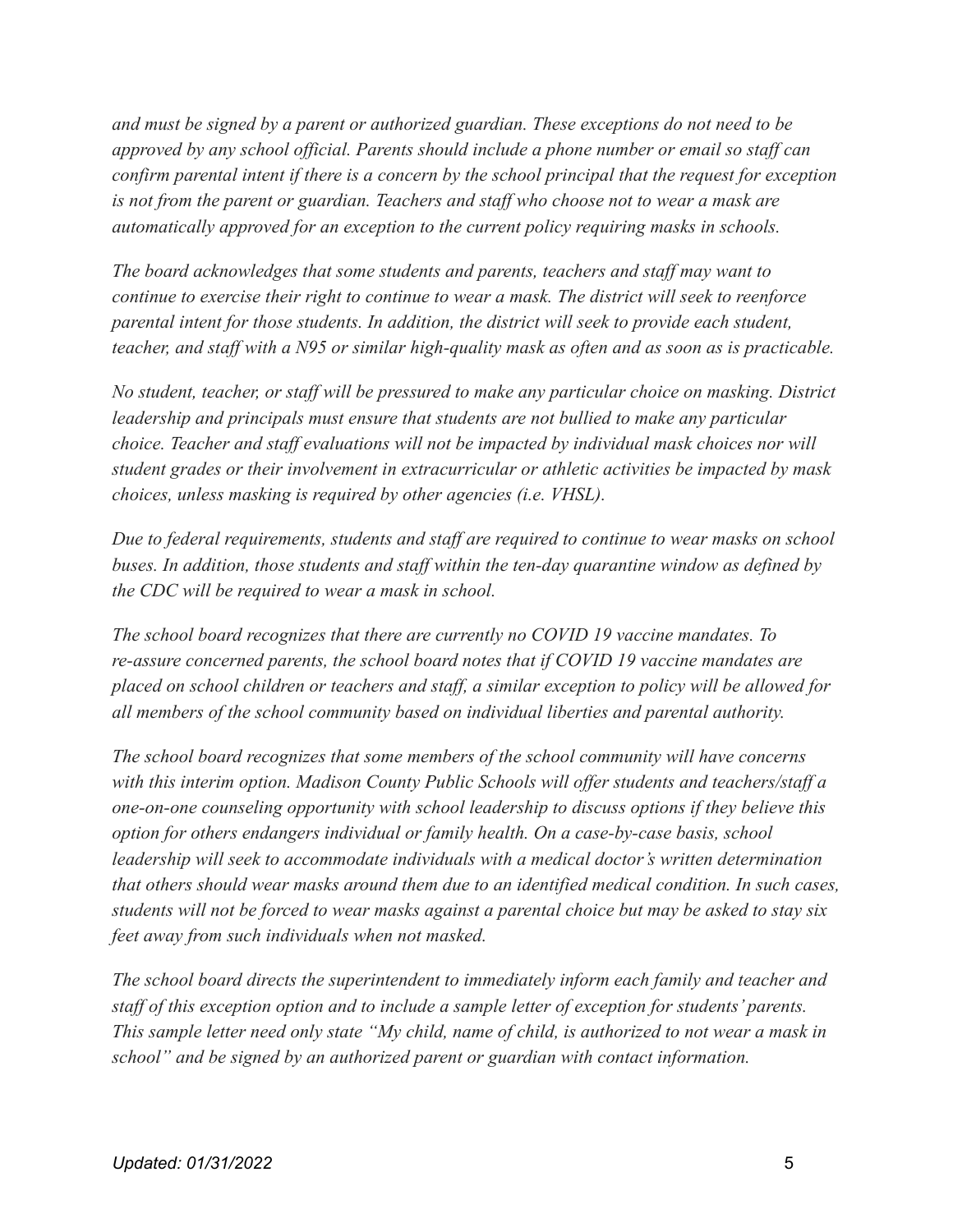• Due to the circulating and highly contagious variant, CDC recommends universal indoor masking by all students (age 2 and older), staff, teachers, and visitors to K-12 schools, regardless of vaccination status.

#### **3. Physical Distancing**

Guidance from the VDOE and CDC states that physical distancing should be maximized to the greatest extent possible but schools **should not reduce in-person learning** to keep a minimum distance requirement.

The CDC and the VDH recommend schools **maintain at least 3 feet of physical distance** between students within classrooms, combined with indoor mask wearing to reduce transmission risk.

A distance of at least 6 feet is recommended between students and teachers/staff, and

MCPS will follow CDC guidance for school meals:

- Maximize physical distance as much as possible when moving through the food service line and while eating (especially indoors).
- Use additional spaces outside of the cafeteria for mealtime seating such as the gymnasium or outdoor seating can help facilitate distancing.
- Given very low risk of transmission from surfaces and shared objects, there is no need to limit food service approaches to single use items and packaged meals.

#### **4. Screening Tests**

Screening testing is offered at MCPS at this time. Screening testing can help promptly identify and isolate cases, quarantine those who may have been exposed to COVID-19 and are not fully vaccinated, and identify clusters. This can help reduce the risk to students, teachers and staff, and controlling outbreaks before they expand can help limit any disruption to in-person education.

MCPS currently offers screening testing on a voluntary basis to all students and staff members. Please contact Jeanette Alexander ([jalexander@madisonschools.k12.va.us\)](mailto:jalexander@madisonschools.k12.va.us) to enroll.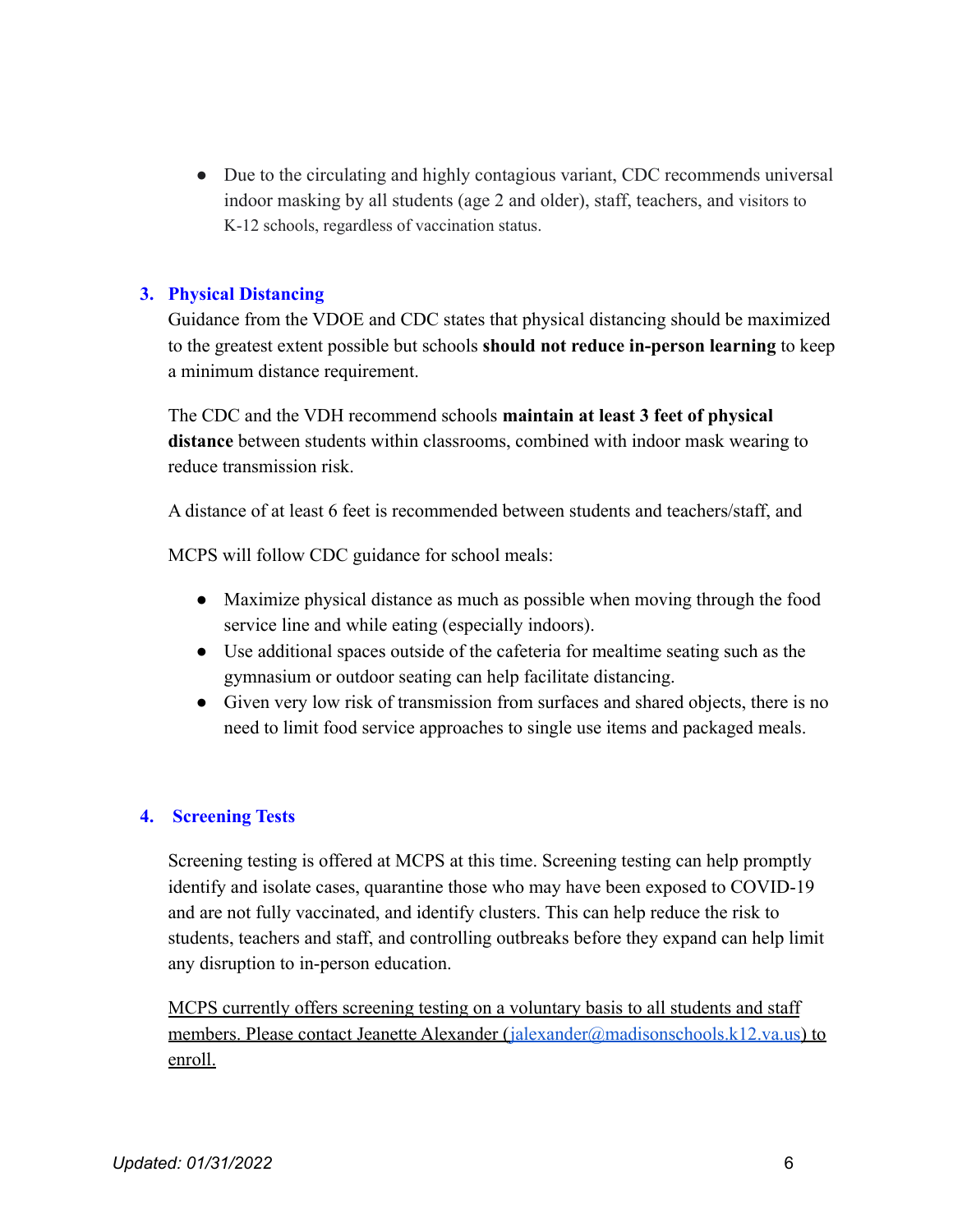The VDH has a testing site locator which may be helpful in seeking screening testing: <https://www.vdh.virginia.gov/coronavirus/covid-19-testing-sites/>

# **5. Ventilation**

According to the CDC, "improving ventilation is an important COVID-19 prevention strategy that can reduce the number of virus particles in the air." All ventilation systems in the schools meet the American Society of Heating, Refrigerating and Air-Conditioning Engineers (ASHRAE) standards compliant for the mixing of outdoor air. Air filters are replaced at least every three months per industry standard. **All air filters have been replaced with the MERV-13 filters in all buildings.**

In alignment with CDC recommendations, during transportation we will open or crack windows in buses and other forms of transportation, if doing so does not pose a safety risk. Keeping windows open a few inches improves air circulation.

Extra ventilation will be added to locker rooms.

# **6. Implement Hand Hygiene and Respiratory Etiquette**

MCPS will continue to train all staff and students on personal hygiene practices that prevent the spread of COVID-19, such as hand washing and covering coughs.

MCPS will display age-appropriate signage in all facilities and provide materials that promote healthy hygiene. Signage will be posted in the entrances, hallways, classrooms, food service areas, restrooms, nurses' offices and other areas as deemed appropriate by the building principal and district level leadership.

Hand Sanitizing stations will be located throughout the building. Students will also have opportunities to wash hands with soap and water throughout the day. Paper towels will be used as much as possible.

An adequate amount of instructional supplies will be ordered to reduce the need for student sharing of materials.

# **7. Clean and Maintain Healthy Facilities**

The Supervisor of Maintenance will maintain records of supplies. The supervisor will work with various vendors to ensure adequate quantities of cleaning and disinfecting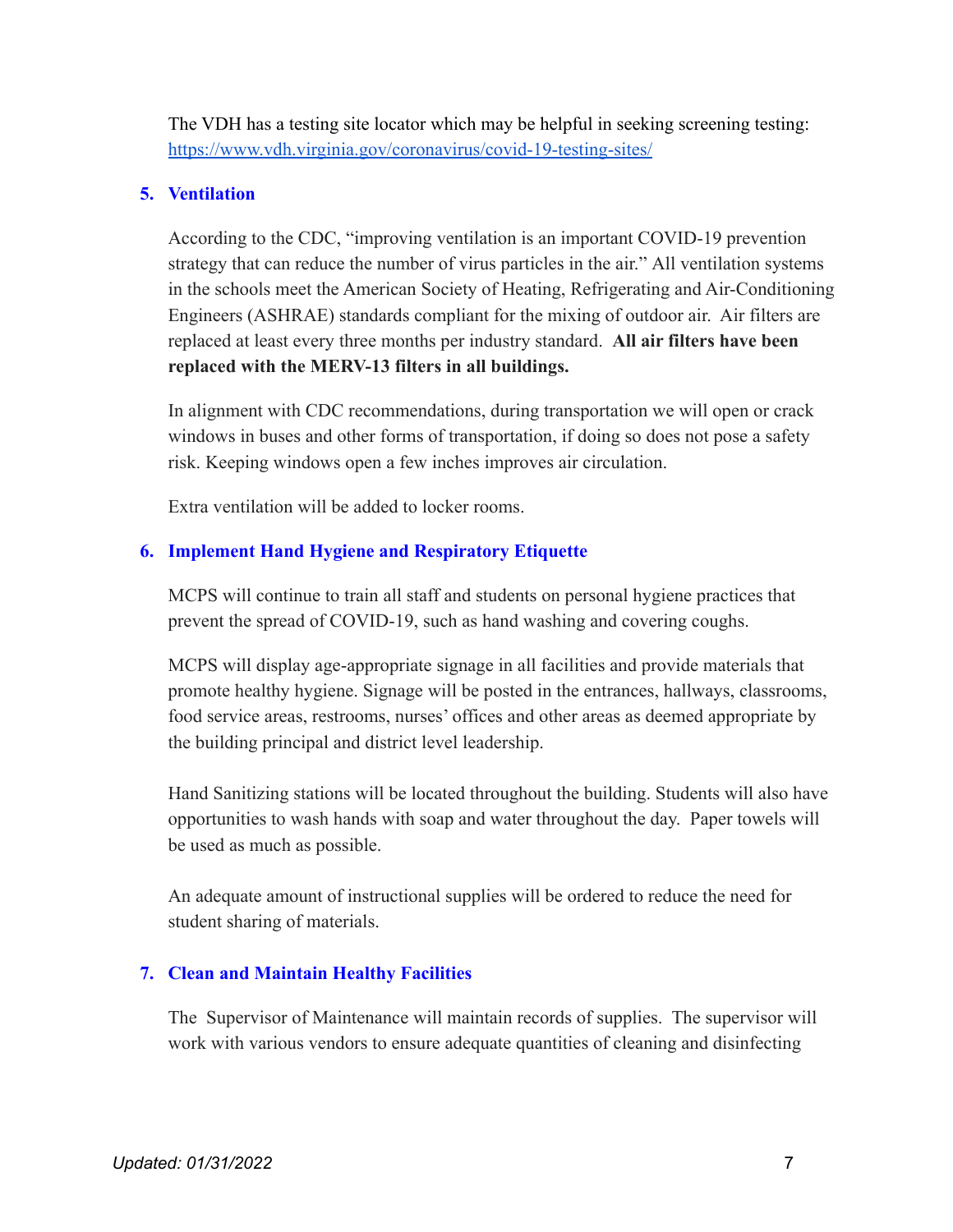products are in stock and available for use in division facilities. Building administrators will use *School Dude* to request supplies.

Staff members are prohibited from bringing in their own disinfectant products. Disinfection should be conducted by the custodial staff as part of their cleaning and disinfecting protocol, except in special circumstances approved by the principal. If there is a need for disinfection in a classroom, a teacher will contact a trained custodian to do the disinfection. Unlike cleaning which physically removes germs, dirt, and impurities from surfaces or objects by using soap, disinfection requires the use of chemicals to kill germs on surfaces and objects.

- Daily custodial cleaning/disinfecting checklist will be provided to all custodial staff. Supervisor of maintenance maintains inventory of supplies.
- QuatStat, a hospital grade disinfectant, is to be used for disinfecting.
- Disinfection of frequently touched objects occurs based upon CDC recommendations.
- Teachers and other staff members will also have access to cleaning supplies as needed.

# **8. Staying Home when Sick and Getting Tested**

- Students, teachers, and staff who have symptoms of infectious illness, such as influenza (flu) or COVID-19, will be instructed to stay home from school and see a healthcare provider for testing and care.
	- [MCPS Employee Daily Health Screening Form](https://docs.google.com/document/d/1kTfxoAIEIiCVO90BUctMB1oM5AQ9mu36fOg1tc1uEkc/edit)
- Students and employees will answer the at home screening questions each morning to guide their decision making.
- Hotspots are available for families in the event MCPS must move to all virtual or if a student is out due to illness or quarantine.
- CDC does not currently recommend schools conduct symptom screening for all students in grades K-12 on a routine (e.g., daily) basis. Parents, caregivers, or guardians ("caregivers") should monitor their children for symptoms of infectious illness every day through home-based symptom screening.
	- https://www.cdc.gov/coronavirus/2019-ncov/community/schools-childcare /symptom-screening.html

# **9. Contact Tracing in Combination with Isolation and Quarantine**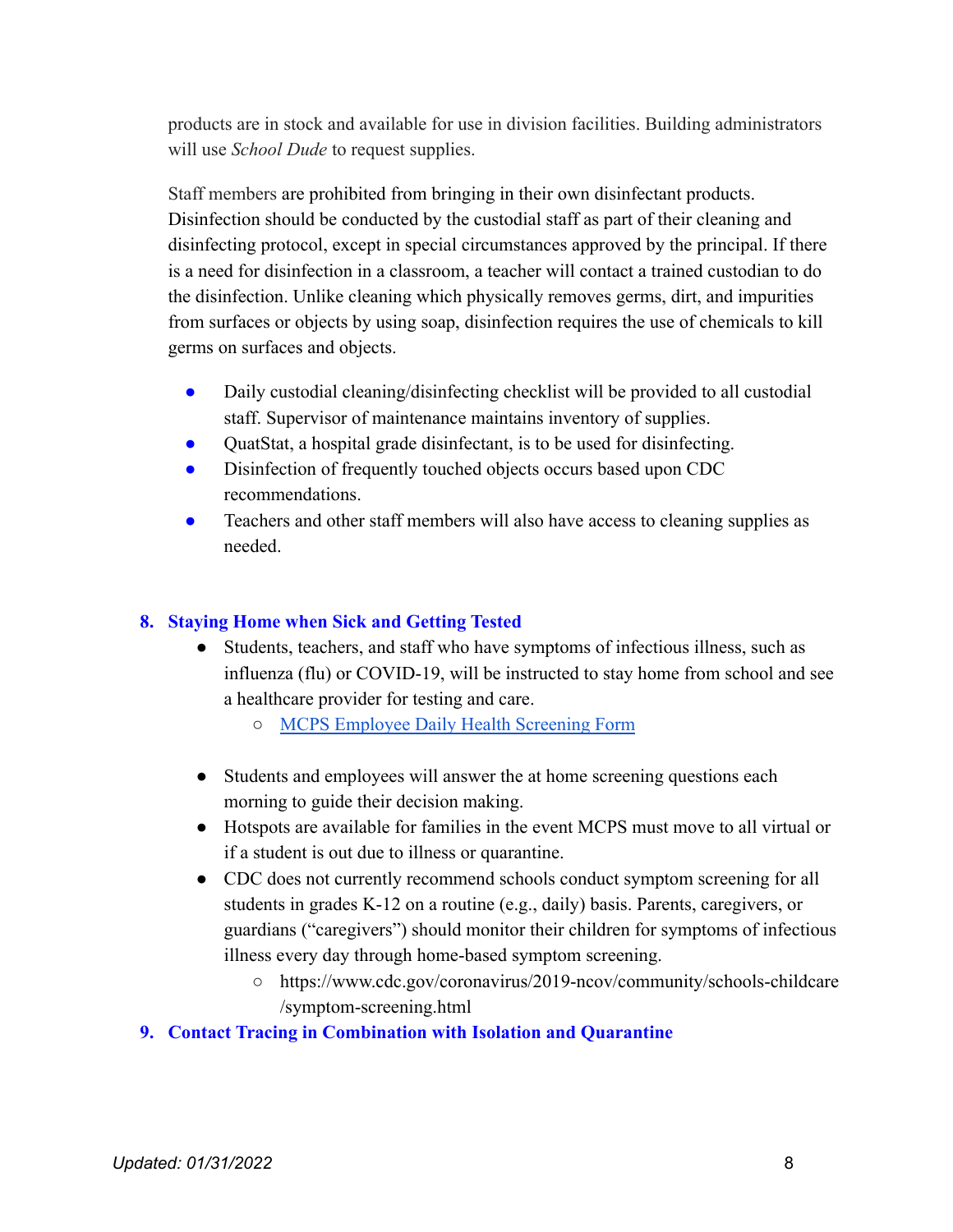MCPS will no longer conduct contact tracing on every individual case of COVID-19. Instead, we will focus on household situations where family members are positive and in cases of potential outbreaks. MCPS will continue to require quarantine and isolation in these situations if needed. Procedures for contact tracing will follow VDH's guide [to contact tracing](https://www.vdh.virginia.gov/coronavirus/prevention-tips/contact-tracing/) and the [exception to the close contact definition for K-12 students.](https://www.vdh.virginia.gov/coronavirus/local-exposure/#close-contact) MCPS lead nurse will work closely with the Rappahannock-Rapidan Health District to determine the safest procedures for MCPS.

#### Health and Absenteeism

#### Updated Quarantine/Isolation Guidelines from CDC/VDH

- If you have a positive COVID-19 test, the isolation time has been shortened from the prior 10 days to 5 days, as long as:
	- You have no symptoms, or your symptoms are getting better.
	- You wear a well-fitting mask when you are around others for an additional 5 days after your isolation period ends. Note: If you have a fever, continue to stay home until your fever is gone for 24 hours without the use of fever reducing medications.
- If you have been exposed to someone with COVID-19, the updated requirements for your quarantine period include:
	- If you are unvaccinated or have not yet gotten your recommended booster dose (more than 6 months since your second mRNA dose or more than 2 months after the J&J vaccine), you should (1) quarantine for 5 days as long as you do not develop symptoms within that time and (2) wear a well-fitting mask for an additional 5 days when you are around others.
	- If you have received your booster shot or received your second mRNA dose within the last 6 months (or received a single J&J dose within the last 2 months), you do not need to quarantine following an exposure, but should wear a wellfitting mask for 10 days after the exposure when you are around others.
	- If you have been exposed, VDH recommends taking a COVID-19 test 5 days after exposure. (Due to testing limitations, a test within 3-5 days after an exposure is acceptable). If you do develop symptoms, you should immediately quarantine until a negative test confirms symptoms are not from COVID-19.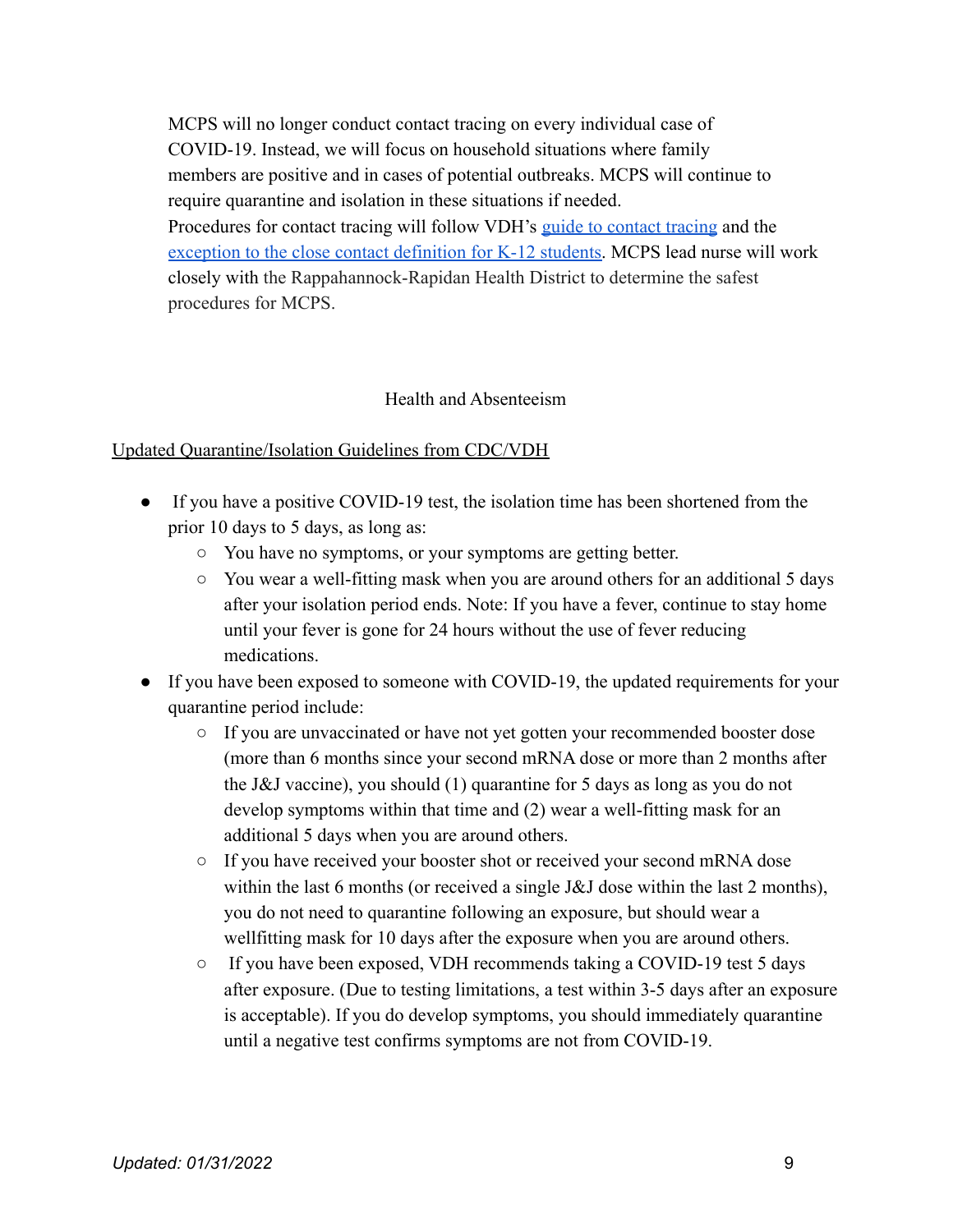School districts may choose to continue more stringent isolation and quarantine requirements or may implement the new CDC guidance. In the absence of updated guidance from CDC, VDH recommends the following interim guidance to address specific situations:

- The new guidelines apply to K-12 settings when individuals can properly and consistently mask for an additional 5 days after ending their 5 day isolation or quarantine.
- For isolation (people with confirmed or suspected COVID-19):
	- $\circ$  If an individual is unable to consistently and correctly wear a mask (e.g., young children, developmental issues, etc.), they should isolate at home for the full 10 days.
- For quarantine (certain people exposed to someone with COVID-19):
	- If an individual is unvaccinated or has not yet received their recommended booster dose (more than 6 months since the second mRNA dose or more than 2 months after the J&J vaccine), and is unable to consistently and correctly wear a mask, they should quarantine at home for the full 10 days.
	- $\circ$  In the absence of further guidance from CDC, if a child was fully vaccinated more than 6 months ago, but is not currently eligible to receive a booster (specifically children aged 12-15 years), they should follow the previous guidance for fully vaccinated individuals, which does not require them to quarantine after an exposure. They should wear a well-fitting mask for 10 days. VDH is making this interim recommendation balancing disruptions to in-person learning with the risk of transmission.

# Student Health and Absenteeism:

For students who are on-campus, MCPS will monitor student absenteeism using already established attendance procedures. Should the rate of absenteeism increase in any school or across the division, the Superintendent will be made aware of this by the building level principal or designee. Additionally, the Family Support Worker will monitor student attendance at the district level and report to the Superintendent and MCPS lead nurse any fluctuations in daily attendance rates. The MCPS lead nurse will consult with officials from the Madison County Health Department regarding possible causes and next steps.

For the 2021-2022 school year, students in elementary and middle school choosing 100% distance learning will be enrolled in Virtual Virginia. High School students will be enrolled in a variety of programs to meet graduation requirements. The Virginia Department of Education's guidance on best practices for attendance for distance learners will be followed. If a Virtual Virginia teacher has a concern about a student's inactivity or lack of participation or work completion, they will alert the school mentor who will contact the student and the parent to discuss the situation and what can be done to further support the student. The Family Support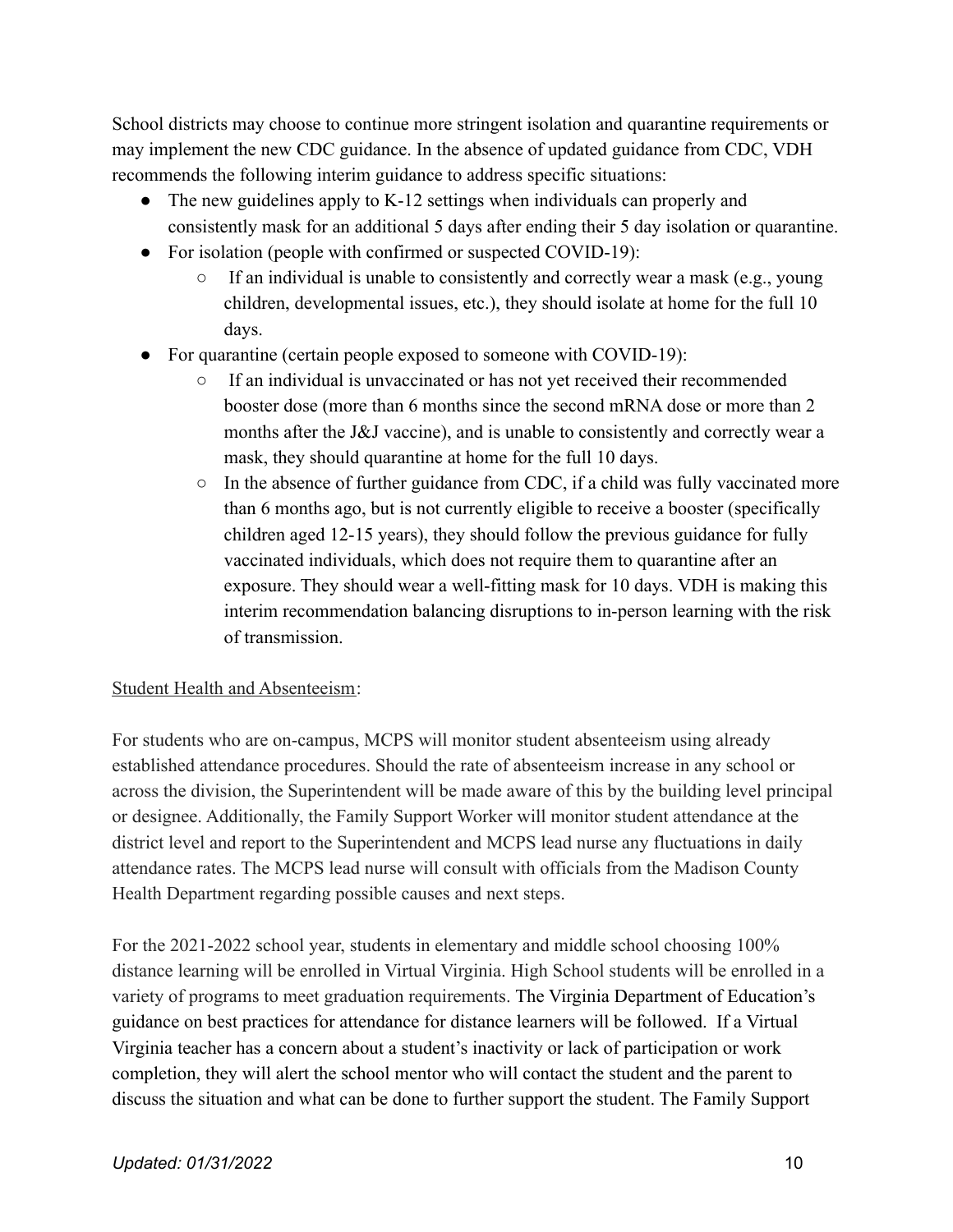Worker will also provide support to schools, as needed, through contacting families of inactive students and making home visits.

Because our school brings so many people together, we need to assume we may see cases of COVID-19 in our school community over the course of the academic year until the vaccinations are available to *all* students and most staff members have been vaccinated. While the practices outlined in this document are measures to prevent the spread of illness, the following protocols will be in place in the event an individual in our school develops symptoms of COVID-19 during the school day:

- 1. Teachers have received training to identify symptoms of COVID-19. If a student is identified as symptomatic, they will be escorted to a designated room in our school where they can be kept separate from others.
- 2. The student will be given a surgical mask to wear, and the school nurse will ask them about their symptoms. If the student is exhibiting symptoms consistent with COVID-19, parents or guardians will be called to pick up their student. **A parent or trusted adult identified on the student's contact information form is required to pick up the student within 1 hour of receiving a phone call.** Decisions regarding siblings and other household members will be made on a case-by-case basis.
- 3. Upon arrival to school, the parent will call to notify the school that they are in the parking lot. The student and other household members will then be escorted to the car by a staff member.
- 4. The student will be sent for further medical evaluation. A return to school will be contingent upon health care provider recommendation and made on a case-by-case basis.

#### Employee Health and Absenteeism:

MCPS has the following protocol in place to monitor employee health and absenteeism:

- The following employee absence and notification requirements and action steps will be followed:
	- School Buildings:
		- Employees will leave a note in Absence Management (Frontline) if an absence is related to COVID.
		- When an administrator becomes aware of a COVID related absence, they will alert their school nurse who will contact the employee for additional information. If required, the nurse will contact the VDH.
			- MPS/SBO: Cassandra Gore, Ext. 1530
			- WYES: Linda Lampman, Ext. 2119
			- WWMS: Sarah Moore, Ext. 3530
			- MCHS: Michelle Young, Ext. 4530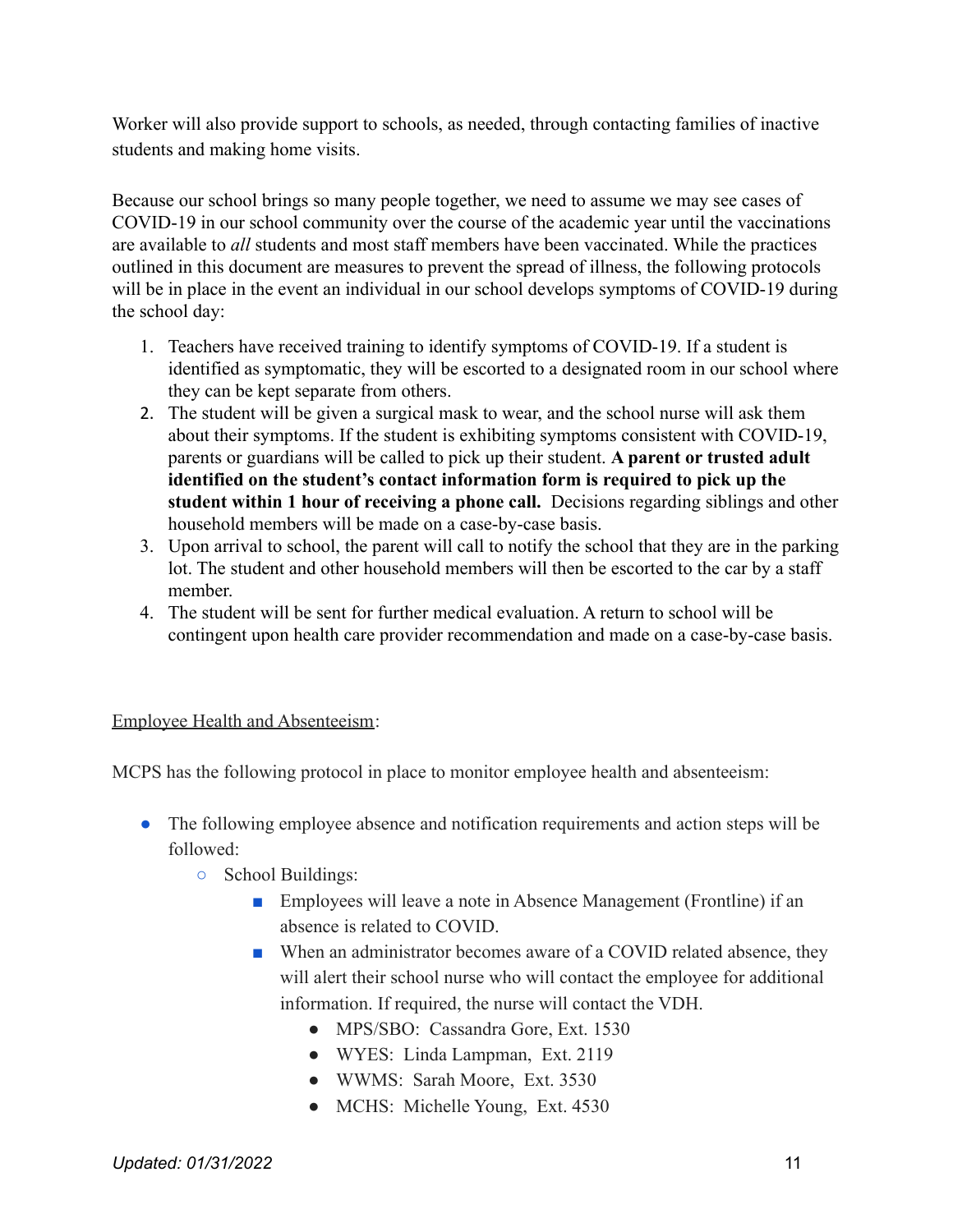- Other employees not assigned to a building:
	- When a supervisor becomes aware of COVID related absence (through Frontline Absence Management notes) they will contact Michelle Young, Lead Nurse, to follow-up with the employee for additional information. If required, the nurse will contact the VDH.
- MCPS employees will complete the Daily Health Screening at home and report any "Yes" responses to their school nurse or to Nurse Young (completion of the online form is no longer required).
- The Daily Health Screening consists of the following questions:
	- Do you have a temperature of 100.4 or higher?
	- Have you been exposed to anyone with COVID-19 within the last 14 days?
	- In the last 14 days, have you been exposed to someone who has been recommended for testing or is awaiting results?
	- Have you been recommended for testing or are you awaiting results?
	- Do you have any other symptoms of COVID-19 that have recently developed and cannot be attributed to another illness or pre-existing condition?
		- Fever over 100 4 F
		- Cough
		- Trouble Breathing
		- Shortness of breath
		- Fatigue
		- Headache
		- Chills
		- Body aches
		- Loss of sense of taste or smell
		- Sore throat
		- Congestion or runny nose (not associated with seasonal allergies)
		- Nausea or vomiting
		- Diarrhea

#### **Communication**

As part of the effort to orient, train, and communicate with staff, students, and parents this document has been developed. This document serves as the foundation for all communication regarding health mitigation strategies for employees, students, and parents. Training will be provided to staff prior to and upon return to school during teacher work weeks. This document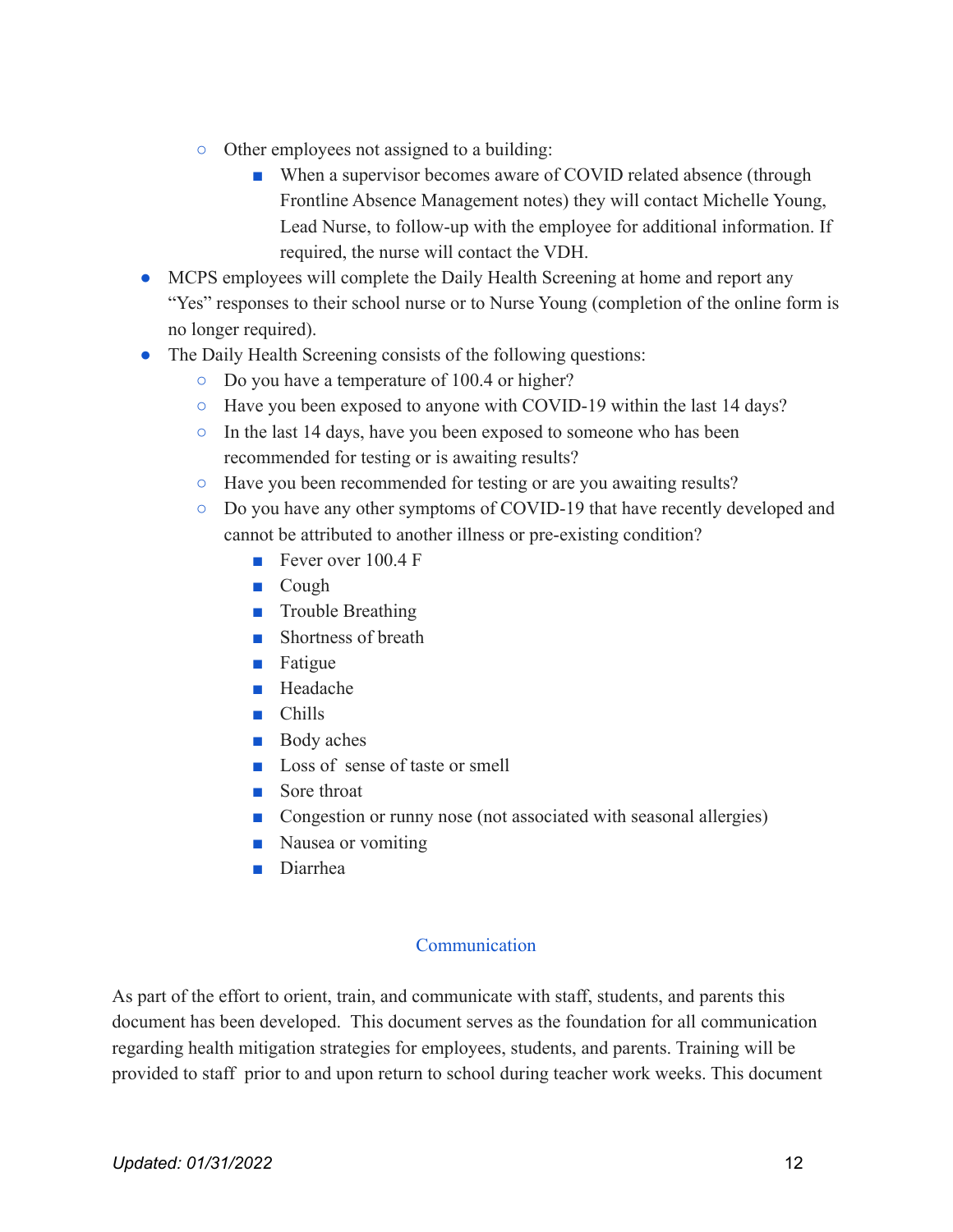will be made available through several communication platforms including: school website, social media platforms, and local media.

MCPS will follow standard operating procedures to notify families of an outbreak and a subsequent school closure through our school messenger system (phone, email, and text messaging). For single positive cases, school nurses will make direct contact with parents. Notifications will be done in a way that protects the confidentiality of the ill individual and clearly explains what the school is doing in response to the diagnosis and what the recommendations are for teachers, staff, and parents.

COVID-19 Communication Plan:

- If a student or staff member has a confirmed positive case of COVID-19 and was on school property, all impacted individuals will be notified. Any students who may have come in close contact with the positively testing individuals on the bus will also be notified of their level of exposure. Students and/or teachers identified as close contacts will be sent home and **required to quarantine at home beginning the following day after exposure unless an exception applies.**
- The families can check the status of confirmed cases in schools via the COVID dashboard. Most likely a majority of students and staff school wide will be considered low risk due to the social distancing, use of masks and handwashing in the school. Some students who may be identified as a close contact and may be required to quarantine. Families will be provided with information on how to monitor for symptoms and a reminder of the precautions to prevent the spread of disease.
- In certain circumstances, such as a large outbreak of cases, the school may have to return to an online learning environment for a period of time. Families should have contingency plans in place should the school need to close for several weeks.

# Community Response

MCPS will coordinate with local agencies and organizations to include the Department of Social Services (DSS), the Virginia Department of Health (VDH), the Madison County Emergency Medical Services, Madison County Sheriff's Office, Madison County Administrator, local civic organizations, and local churches in the community response to the COVID-19 pandemic.

# Student Health Services

MCPS has reviewed current health policies and procedures to ensure alignment with CDC, VDH, and VDOE guidelines, as well as recommendations from the Virginia School Nurse Association and American Academy of Pediatrics. Ongoing training will be provided to all health services staff and designated lay responders to address any health concerns or safety needs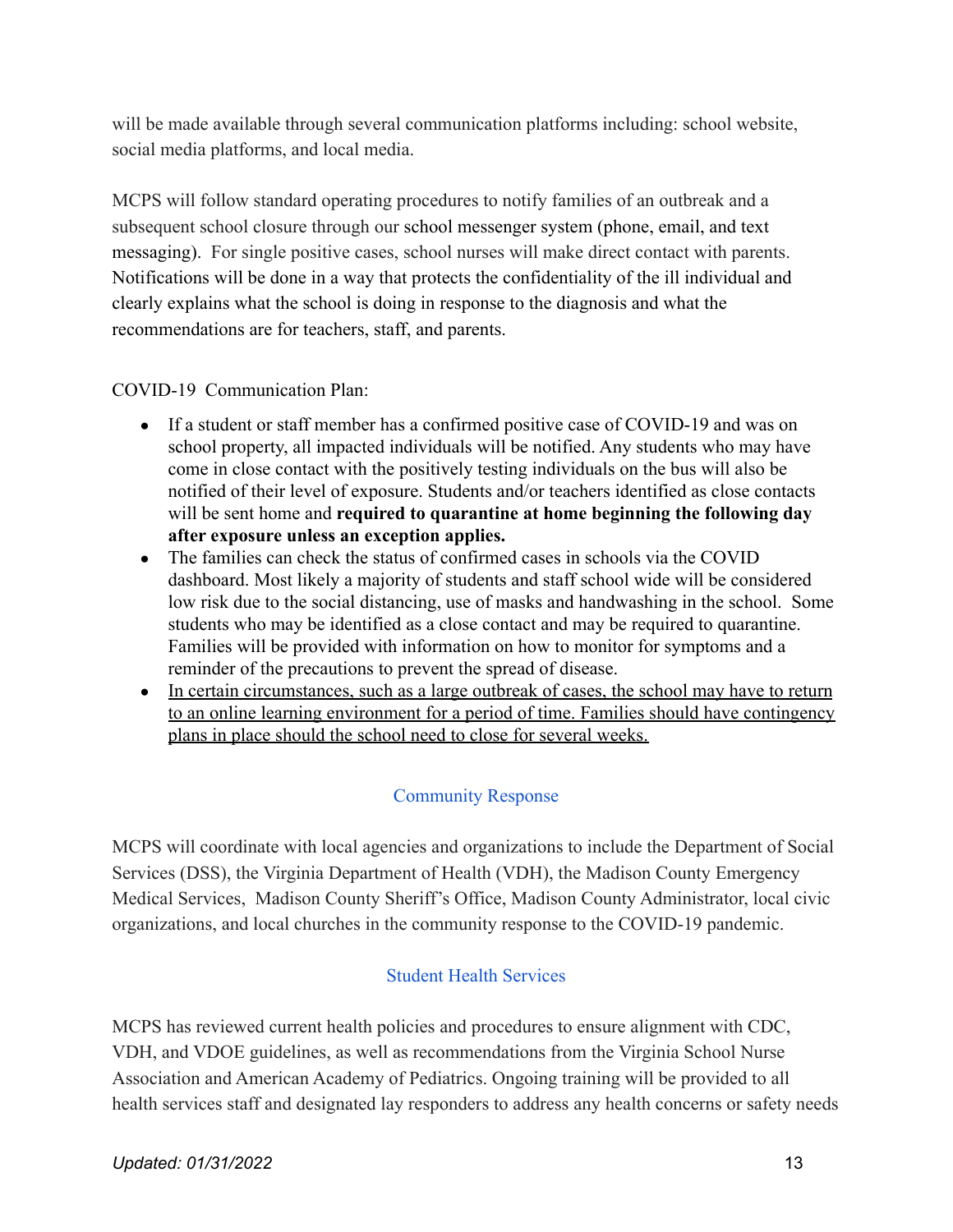while remaining in compliance with all of these guidelines and recommendations. This includes nurse-led training to educate staff on signs and symptoms, any changes in procedures, and what staff should do in the event they suspect an individual is sick.

Medical Grade PPE will be provided to all nurses and the athletic trainer. Each school nurse and the athletic trainer will receive four sets of medical grade PPE. Additional PPE will be stored with the lead nurse and made available to schools to replenish as needed. School nurses and the athletic trainer will be required to maintain three sets of PPE on hand at all times. See Appendix A for proper donning and doffing procedures.

MCPS will continue to provide health services as usual in addition to our COVID-19 response. To prevent exposure to students who may be sick, medications and first aid will be delivered in a separate space from sick children. Designated staff members will be trained by Registered School Nurses to assist should a sick child require isolation to prevent the potential spread of COVID-19. Individual healthcare plans will address COVID-19 for students with health needs.

### Routine Mental Health Services

MCPS has developed a plan to implement Tier I trauma-informed practices, including morning meetings and evidence-based social emotional learning (SEL) curricula. MCPS is using the Virginia Tiered System of Supports (VTSS) framework and various other resources to provide social-emotional support to students in each building. School counselors will be available by phone or in person for any student, family or staff member that requires assistance. Home visits will be made as needed with physical distancing prioritized. Referrals to local mental health services will continue as normal, including accessing emergency services through the local Community Services Board and Family Assessment Planning Team (FAPT)-funded services.

Social Emotional Learning in Schools:

- MCPS will be using *Second Step* for grades PK-8 and *Character Strong* for grades 9-12 during the 2021-2022 school year.
- We must address the emerging psychological, social, and emotional needs of students in order to deal with learning loss and gaps extending from this crisis.
- Through our SEL curriculum, classrooms hold frequent class meetings. These meetings give students and teachers time to discuss social emotional learning topics such as understanding and managing emotions, empathy, respect, citizenship, and mindfulness.

#### **Food Service**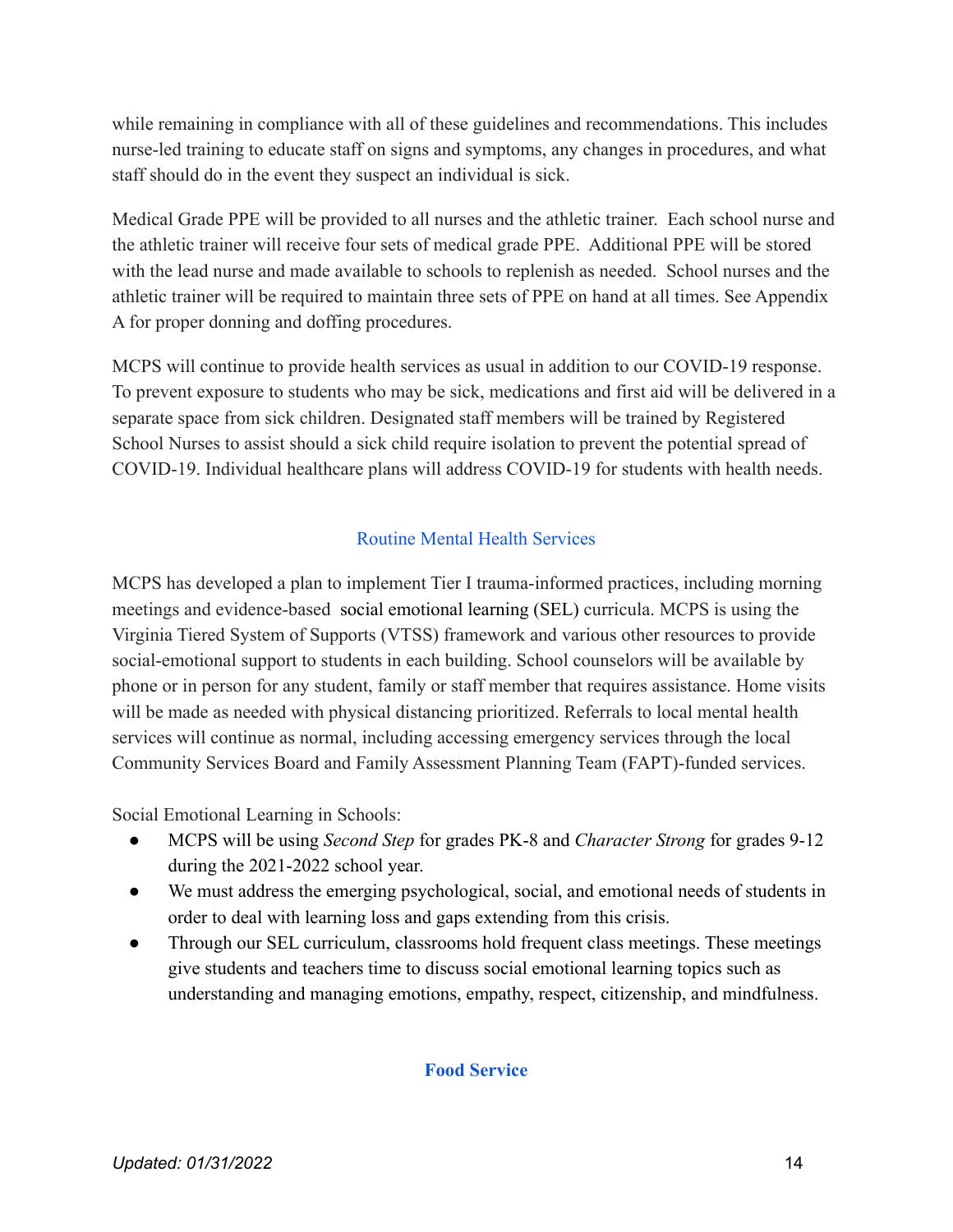Meal selection is in compliance with USDA regulations. For students participating in in-person instruction, meals will be student self-selected. Markings on floors will denote appropriate spacing in line for students waiting to pick up their meals. Students will be served by staff and eat in cafeterias and/or classrooms to follow physical distancing guidelines.

### School-related Sports and Recreational Activities

The plan for athletics follows guidance as set forth by the CDC and VDH and recommendations from the VHSL. Parents must complete the Extracurricular [Voluntary Participation Agreement](https://drive.google.com/file/d/10ZMQEAl5IQHZtJCGl-bllgPO2DNri8Be/view?usp=sharing) that provides information for participants including the assumption of potential risks associated with the transmission of COVID-19

School-sponsored sports and extracurricular activities provide students with enrichment opportunities that can help them learn and achieve, and support their social, emotional, and mental health. Due to increased exhalation that occurs during physical activity, some [sports](https://www.cdc.gov/coronavirus/2019-ncov/daily-life-coping/playing-sports.html) can put players, coaches, trainers, and others at [increased](https://www.cdc.gov/coronavirus/2019-ncov/science/science-briefs/transmission_k_12_schools.html#sports-activities) risk for getting and spreading COVID-19. Close contact sports and indoor sports are particularly risky. Similar risks might exist for other extracurricular activities, such as band, choir, theater, and school clubs that meet indoors.

Prevention strategies in these activities remain important and should comply with school day policies and procedures. People who are fully vaccinated can refrain from quarantine following a known exposure if asymptomatic, facilitating continued participation in in-person learning, sports, and extracurricular activities. Students should refrain from these activities when they have symptoms consistent with COVID-19 and should be tested.

#### VHSL Physical Requirement

MCPS requires all students to have a valid VHSL physical form in order to participate in athletic conditioning and team athletic programs. The physical form must be dated after July 1, 2021 to be valid for the 2021-2022 school year.

Any student athlete testing positive for COVID-19 must have a doctor's release to return to practice/play.

#### Outside Organizations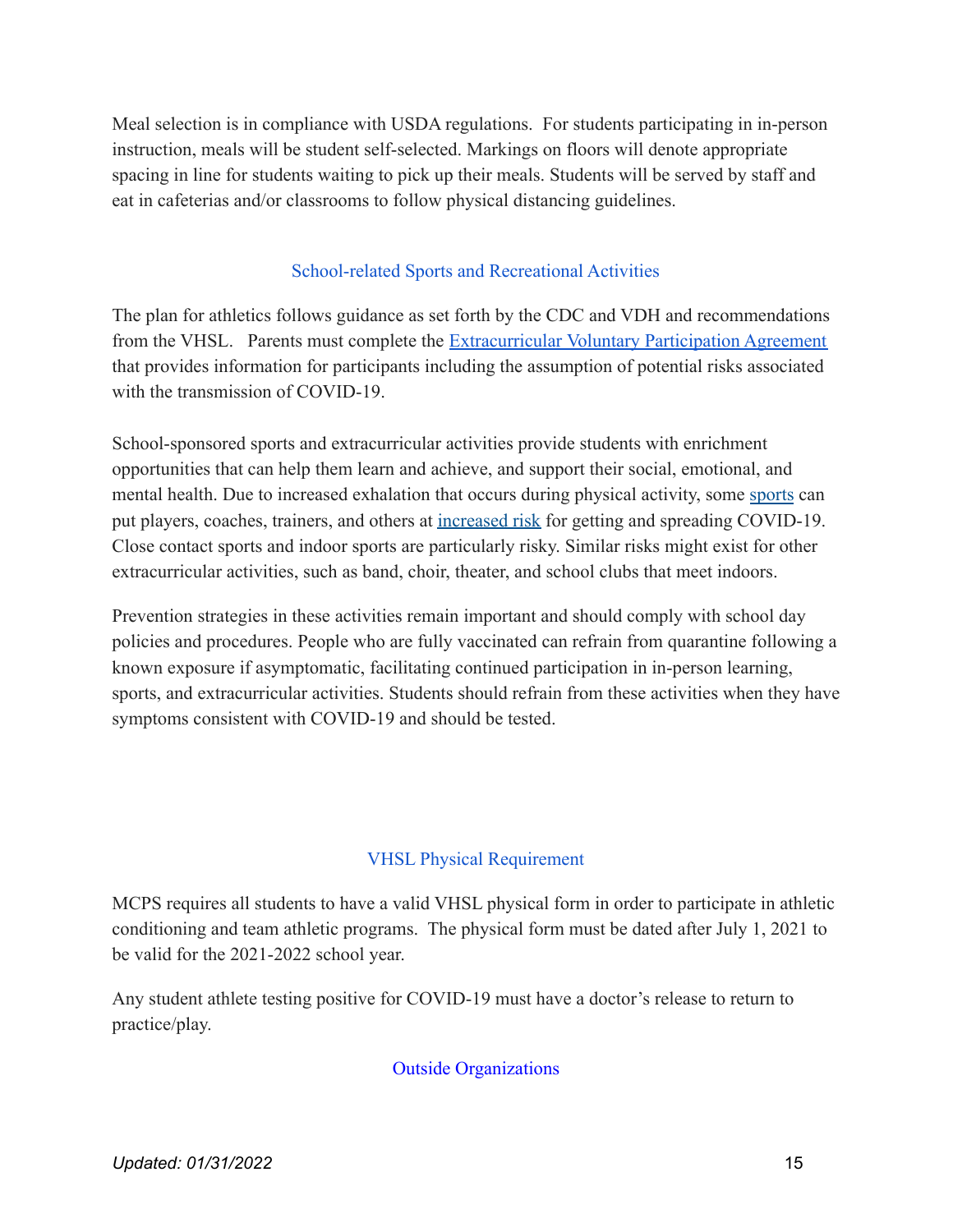The use of MCPS facilities by outside organizations will follow normal procedures and must be approved by administration by contacting the Supervisor of Maintenance.

### Gatherings, Field Trips and School Visitors.

- MCPS will follow mitigation measures for all field-trips. Field-trips will be approved on a case-by-case basis. Outdoor field trips are preferred. Masks are required while riding school buses on field trips.
- Volunteers, once approved, who will be interacting with students will have to complete the COVID-19 screening process on a daily basis.
- Only essential persons will be allowed in school buildings. MCPS will place signs outside the building instructing visitors to call the office. In-person meetings with parents will be made by appointment only. Virtual meetings will continue as needed.

#### Sick Leave

Generally, employees should follow guidance from their family doctor. This document provides all employees with guidance to determine the need to stay home, self-isolate, and/or to communicate with their physicians to seek medical direction or assistance.

The Families First Coronavirus Response Act (FFCRA) expired December 31, 2020.

# High Risk Staff and Students

All students with health needs will have an Individualized Health Plan to address their specific needs. Virtual learning options will be made available for students for whom it has been determined necessary to meet their health needs.

Employees who have needs that may fall under the Americans with Disabilities Act (ADA), should contact Dr. Cathy Jones, Assistant Superintendent, for assistance.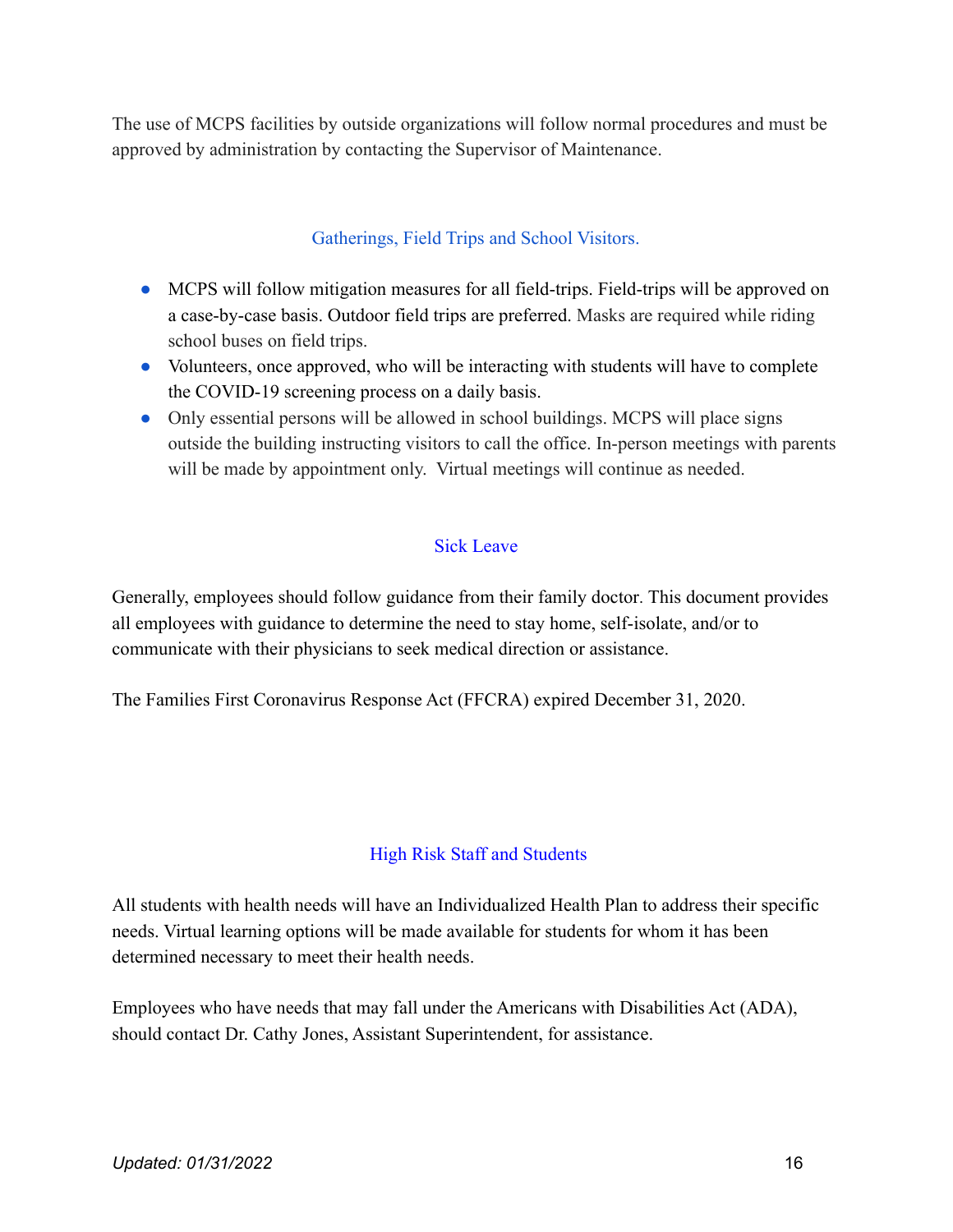#### Return to Work or Class

Employees or students who have tested positive and have had COVID-19 may return to work or school when told to do so by the MCPS lead nurse.

#### **Preparing for When Someone Gets Sick**

#### Isolation Room

Each building will have a dedicated space for students (isolation room) who present with symptoms of COVID-19 that is separate from areas that may be used regularly. This area will not be used for any other purpose at any time and will be disinfected after use. Staff who assess or care for sick children will be provided with PPE that includes N-95 fitted masks, gown, face shield and gloves.

#### Transportation for Sick Children

Parents will be responsible for picking up sick children. Parents will provide school administration with several emergency contacts who can pick up the student if they are unavailable or who can reach the parent in the event of illness. Children will be walked outside of the building to parents to go home. Should a student present respiratory distress or medical symptoms that require acute care, emergency services will be notified to transport the child to the hospital.

#### Disinfection After Illness

When an individual becomes sick or presents with symptoms of COVID-19, custodial staff will be notified immediately. All areas that the individual has come in contact with will be disinfected using EPA-registered disinfectants applied by trained staff.

#### Communication with Local Health Department

April Achter, MPH, will be the contact person at VDH Rapidan-Rappahannock Virginia Health District. The School Nurse or designee will make the initial contact, and if not present, the building Administrator will do so. Per Rapidan-Rappahanock Virginia Health District, all suspected cases of COVID-19 should contact their family physician by phone to determine next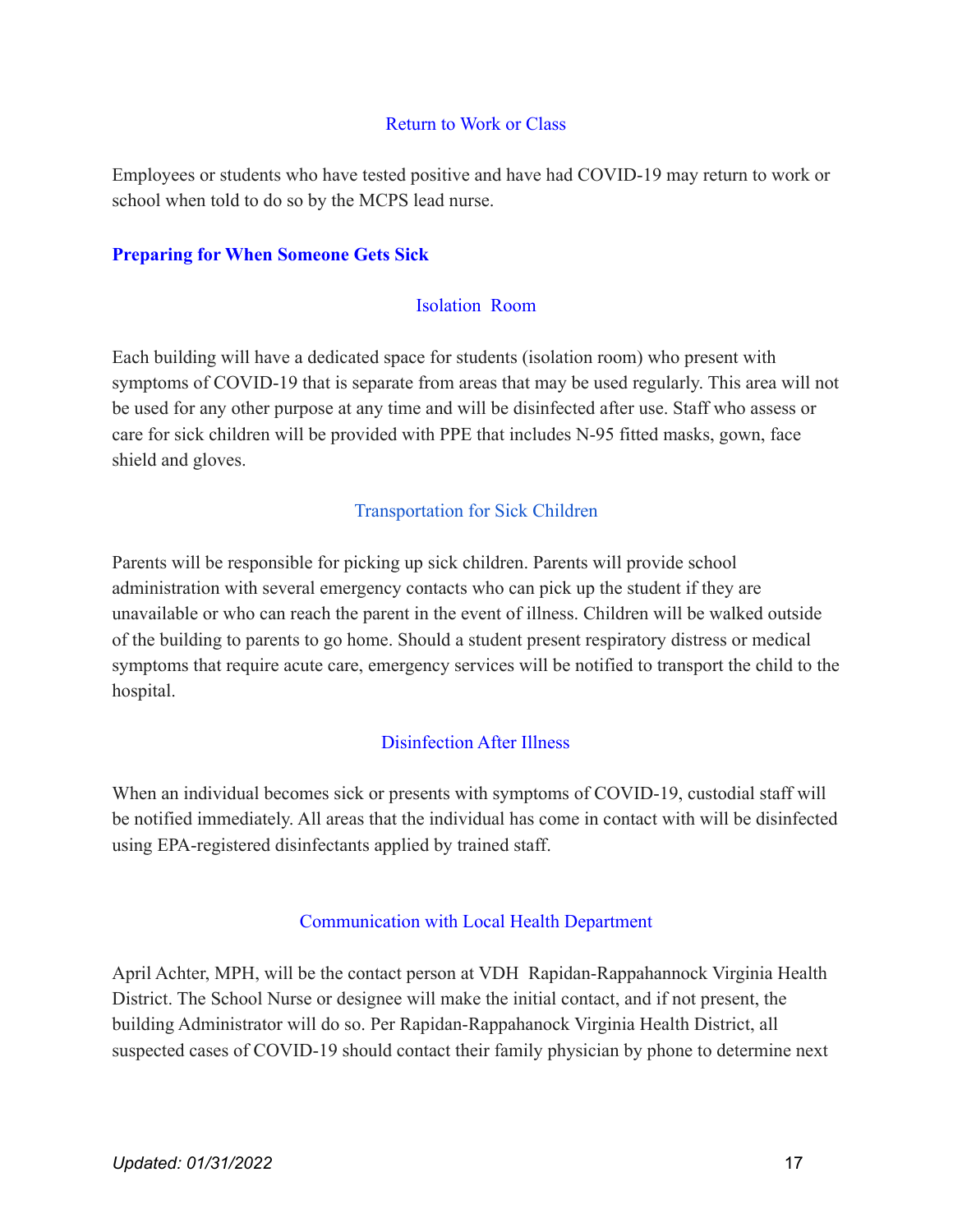steps and testing. The Virginia Department of Health Community Hotline is available to answer questions related to COVID - 19 and can be reached at 540-316-6302.

# **Closing Schools**

Should the community transmission rate increase, MCPS will collaborate with community partners, including the Rapidan-Rappahannock Virginia Health District, to limit in-person activities and transition students to virtual learning.

These decisions will be made on a case-by-case basis and in consultation with our local health department. The size of the class, extent of social distancing in place while the ill persons were present and infectious, extent of interaction and exposure in the area, and location of the case(s) in the class will be assessed to determine the potential risk to others. Recommendations will be based on these assessments of risk and how instruction can continue in as safe a manner as possible.

Areas of the school where ill individuals spent time while infectious might need to be closed temporarily for [cleaning and disinfection](https://lnks.gd/l/eyJhbGciOiJIUzI1NiJ9.eyJidWxsZXRpbl9saW5rX2lkIjoxMDgsInVyaSI6ImJwMjpjbGljayIsImJ1bGxldGluX2lkIjoiMjAyMDA3MDYuMjM5NjQzNjEiLCJ1cmwiOiJodHRwczovL3d3dy5jZGMuZ292L2Nvcm9uYXZpcnVzLzIwMTktbmNvdi9jb21tdW5pdHkvY2xlYW4tZGlzaW5mZWN0L2luZGV4Lmh0bWwifQ.BJnIvNpYVElnAJynYeTvzqA8F5d5n20IIHZTl7mh1pk/s/1016887457/br/80723308185-l) while unaffected areas continue to function as usual. Decisions about closure of a section of the school or the entire school will depend on the number of ill persons who have been sent home for a period of isolation and the number of exposed contacts who have been identified and placed into quarantine. The extent of the school facility and teaching staff affected by these factors will be a factor in determining whether educational services can continue to be provided.

Should a high percentage of staff and/or students self-report COVID-19 symptoms, MCPS **may** close schools for as long as recommended by VDH. In addition, this data will be reported to Rapidan-Rappahannock Virginia Health District for ongoing consultation.

Parent Resources:

<https://www.vdh.virginia.gov/backtoschool/>

<https://www.cdc.gov/coronavirus/2019-ncov/community/schools-childcare/k-12-guidance.html>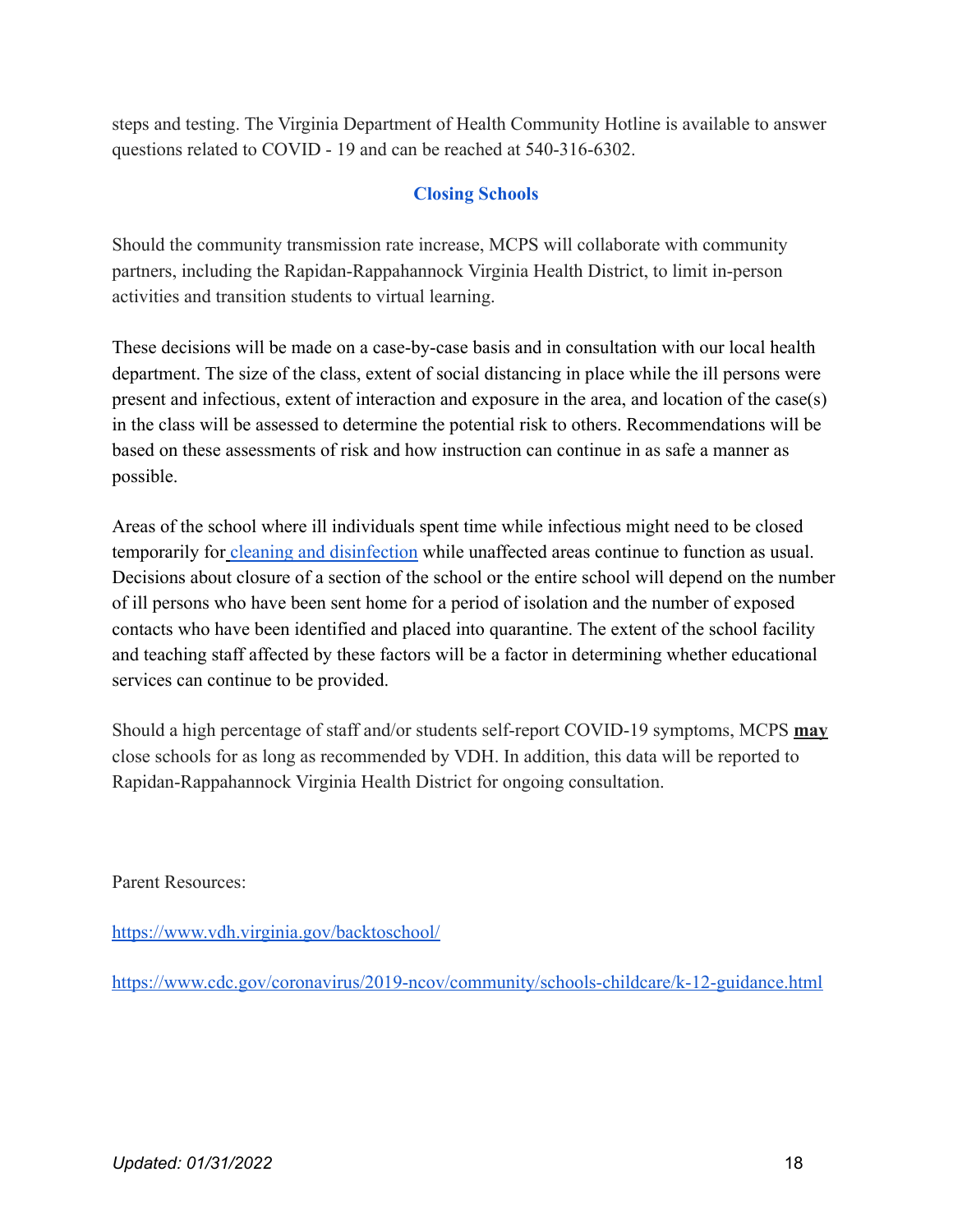# **Appendix A**

# **Personal Protective Equipment**

Who Needs PPE in the School Setting?

- PPE should be used by school nurses or delegated staff in specific situations, including:
	- Monitoring or assisting a symptomatic person and it is not possible to maintain the recommended distance of six feet.
	- Completing certain breathing-related health care procedures; and
	- Completing health care procedures for a symptomatic person while the person is awaiting transportation to go home .

# **PPE should be used with discretion. It should not be used all the time and should not be used with children who are healthy.**

# **How to Put On (Don) PPE Gear (if you are a delegated staff member):**

More than one donning method may be acceptable. Below is one example of donning.

- 1. Identify and gather the proper PPE to don. Ensure choice of gown size is correct (based on training).
- 2. Perform hand hygiene using hand sanitizer.
- 3. Put on an isolation gown. Tie all of the ties on the gown. Assistance may be needed by other healthcare personnel.
- 4. Put on NIOSH-approved N95 filtering facepiece respirator or higher (use a facemask if a respirator is not available). If the respirator has a nosepiece, it should be fitted to the nose with both hands, not bent or tented. Do not pinch the nosepiece with one hand. Respirator/facemask should be extended under chin. Both your mouth and nose should be protected. Do not wear respirator/facemask under your chin or store in scrubs pocket between patients.\*
	- Respirator: Respirator straps should be placed on crown of head (top strap) and base of neck (bottom strap). Perform a user seal check each time you put on the respirator.
	- Facemask: Mask ties should be secured on crown of head (top tie) and base of neck (bottom tie). If mask has loops, hook them appropriately around your ears.